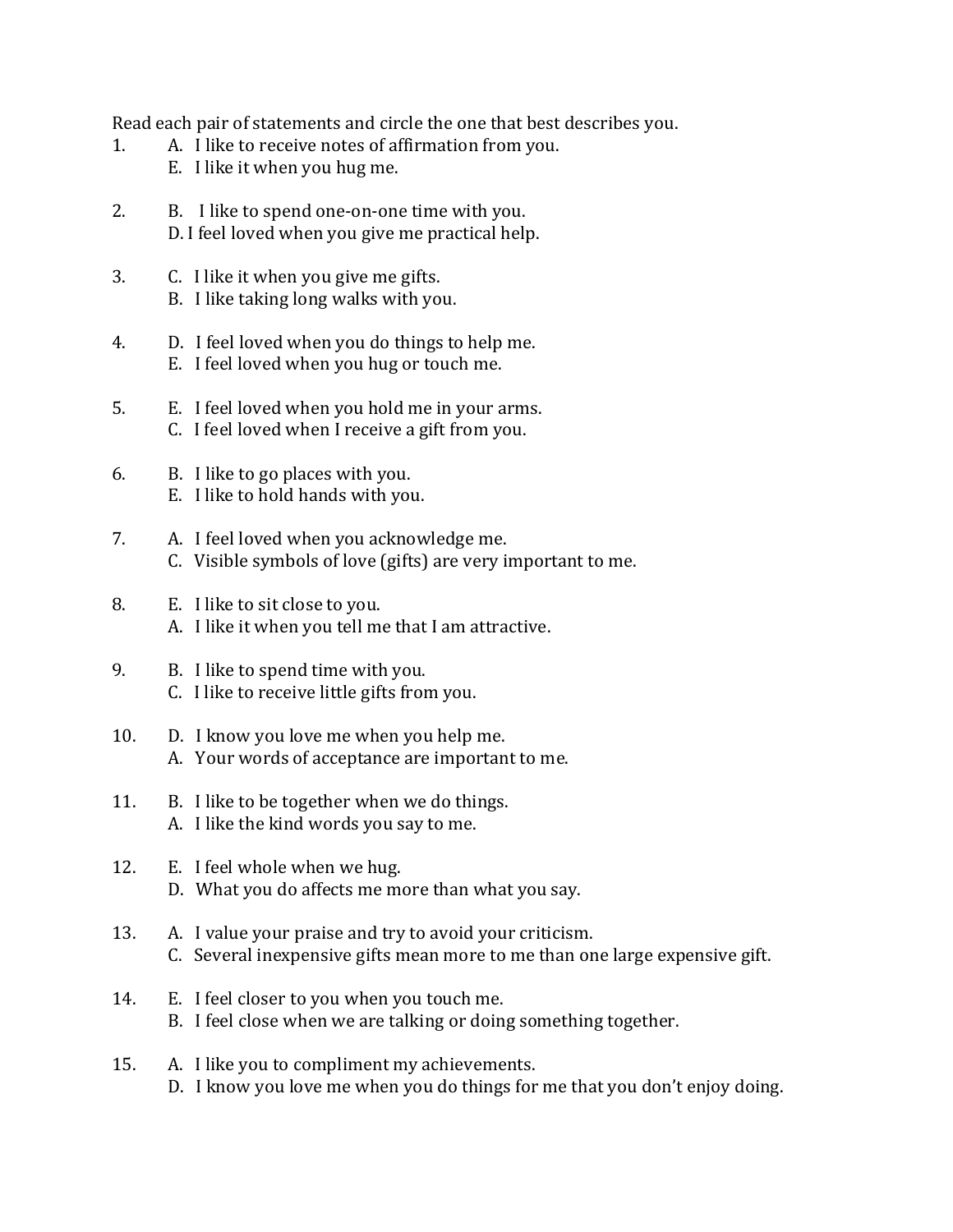- 16. E. I like for you to touch me when you walk by. B. I like when you listen to me sympathetically.
- 17. C. I really enjoy receiving gifts from you. D. I feel loved when you help me with my home projects.
- 18. A. I like when you compliment my appearance. B. I feel loved when you take the time to understand my feelings.
- 19. E. I feel secure when you are touching me. D. Your acts of service make me feel loved.
- 20.  $\Box$  D. I appreciate the many things you do for me. C. I like receiving gifts that you make.
- 21. B. I really enjoy the feeling I get when you give me your undivided attention. D. I really enjoy the feeling I get when you do some act of service for me.
- 22. C. I feel loved when you celebrate my birthday with a gift. A. I feel loved when you celebrate my birthday with meaningful words (written or spoken.)
- 23. D. I feel loved when you help me out with my chores. C. I know you are thinking of me when you give me a gift.
- 24. C. I appreciate it when you remember special days with a gift. B. I appreciate it when you listen patiently and don't interrupt me.
- 25. B. I enjoy extended trips with you. D. I like to know that you are concerned enough to help me with my daily task.
- 26. E. Kissing me unexpectedly makes me feel loved. C. Giving me a gift for no occasion makes me feel loved.
- 27. A. I like to be told that you appreciate me. B. I like for you to look at me when we are talking.
- 28. C. Your gifts are always special to me. E. I feel loved when you kiss me..
- 29. A. I feel loved when you tell me how much you appreciate me. D. I feel loved when you enthusiastically do a task I have requested.
- 30. E. I need to be hugged by you every day. A. I need your words of affirmation daily.